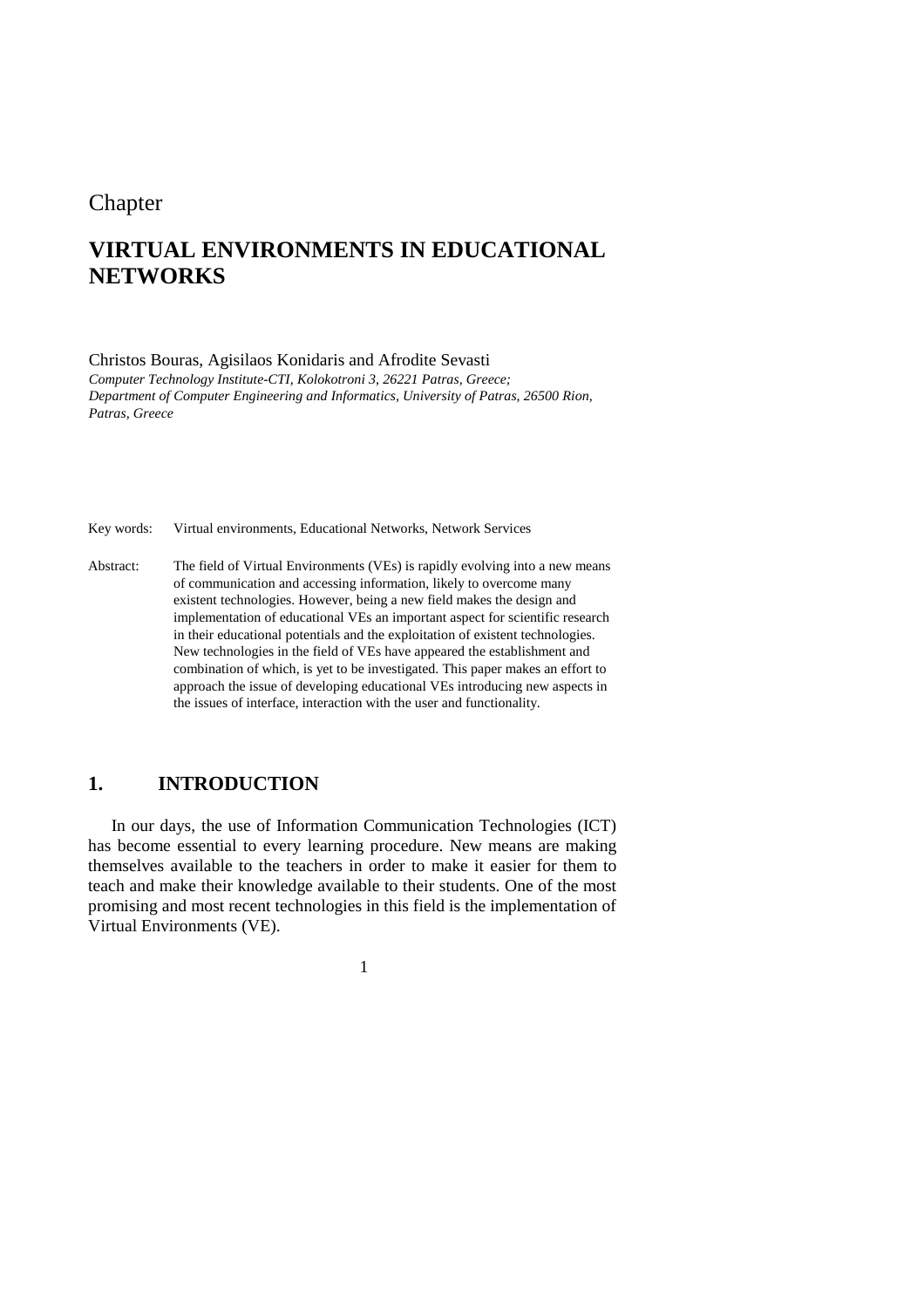The term Virtual Environment is used to represent a computer-based interface that simulates ordinary or other every day activities and provides well-known computer and network services through it.

The way that VEs can play a major role in the educational procedure is starting to appear. By using a virtual environment instead of a contemporary interface it's obvious that you can easily help people (students and teachers in our case) access all of the available computer and network services without them being expert computer users. Thus, it is easy to understand that a VE is the best candidate to play the role of the intermediate between basic and advanced services and the inexperienced end user.

## **2. AN INDICATIVE LIST OF PROJECTS AROUND THE WORLD**

| <b>Project Name</b>                                                                                          | <b>Participating</b><br><b>Countries</b> | <b>Goals</b>                                                                                                                                                                                                                                                  |
|--------------------------------------------------------------------------------------------------------------|------------------------------------------|---------------------------------------------------------------------------------------------------------------------------------------------------------------------------------------------------------------------------------------------------------------|
| VES [VES98]                                                                                                  | Austria, Italy,<br>Greece                | The development of a<br>comprehensive resource of<br>teaching material for<br>secondary school education<br>using virtual user interfaces.                                                                                                                    |
| <b>ON LIVE</b><br>(ON Line Interactive Virtual)<br>Educator)                                                 | <b>European Countries</b>                | Contact for groups of<br>teachers in different schools<br>with an innovative telematic<br>service, permitting the<br>students to learn thanks to a<br>personalised "educator" in<br>the form of an 3D character<br>close to the learning<br>thematic desired. |
| <b>SAELN</b> (Students Across Europe<br>Language Network)                                                    | Germany, France,<br>Spain, England       | The development of a<br>virtual interactive language<br>and culture education<br>resource for students to<br>communicate with each<br>other.                                                                                                                  |
| VIRLAN (Foreign Language Virtual<br><b>Environment for Primary School</b><br>Children)                       | UK, Finland,<br>Germany, and<br>Greece   | Creating a virtual world in<br>which children can learn by<br>interacting with foreign<br>children as if they were<br>physically present in the<br>same place.                                                                                                |
| <b>VRLEARNERS</b> (Virtual Reality<br>Learning Environment for Network<br>of Advanced Educational Multimedia | <b>European Countries</b>                | The use of advanced<br>multimedia technologies in<br>the schools environment                                                                                                                                                                                  |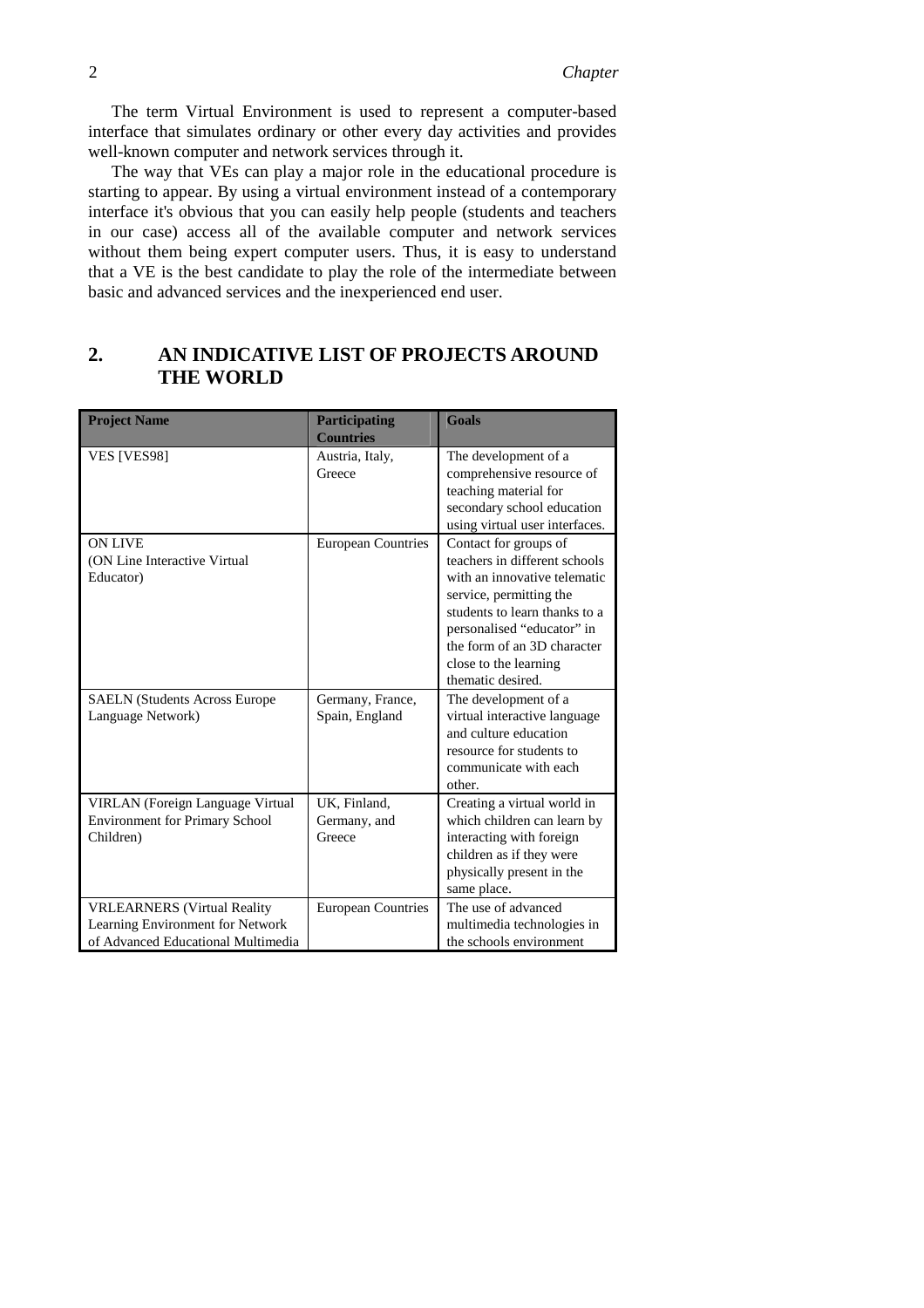| Resource Centres, Museums and           |        | and to promote co-operation     |
|-----------------------------------------|--------|---------------------------------|
| Schools)                                |        | between educational             |
|                                         |        | multimedia resource             |
|                                         |        | centres, cultural institutions, |
|                                         |        | educators, scientists and       |
|                                         |        | schools with the aim to         |
|                                         |        | improve learning and            |
|                                         |        | training systems in Europe.     |
| <b>Ouebec English Schools Network</b>   | Canada | The development of a            |
|                                         |        | virtual classroom and a         |
|                                         |        | virtual staff room.             |
| <b>Technology Incentive Partnership</b> | Canada | Development of educational      |
| Program (TIPP)                          |        | resources that can be shared    |
|                                         |        | among school boards across      |
|                                         |        | the province, through           |
|                                         |        | virtual user interfaces.        |

Table 1: Educational VEs in projects around the world

The development of educational VEs has been the goal of many projects around the world. We attempt to show the present situation on VE development with this indicative list of projects (Table 1). The resulting idea from this survey is that the field of educational VEs' development is beginning to be realised as a very important tool in the educational procedure [VES-WP398]. VEs will soon become integrated in every educational process and will be considered a major breakthrough in education.

## **3. DEVELOPMENT OF A VIRTUAL ENVIRONMENT**

There are certain basic concepts on which someone should rely in order to develop a fully functional educational virtual environment [Waters96] & [Turoff95]. The basic characteristics of the design of an educational VE, as we propose them, must be the following [Earnshaw95]:

The VE that will be developed must be user friendly, that is, easy to use. Since the main goal that is to be achieved by developing the VE is the promotion of the educational procedure and since the users of the VE are mainly students this must be the fundamental characteristic of the VE.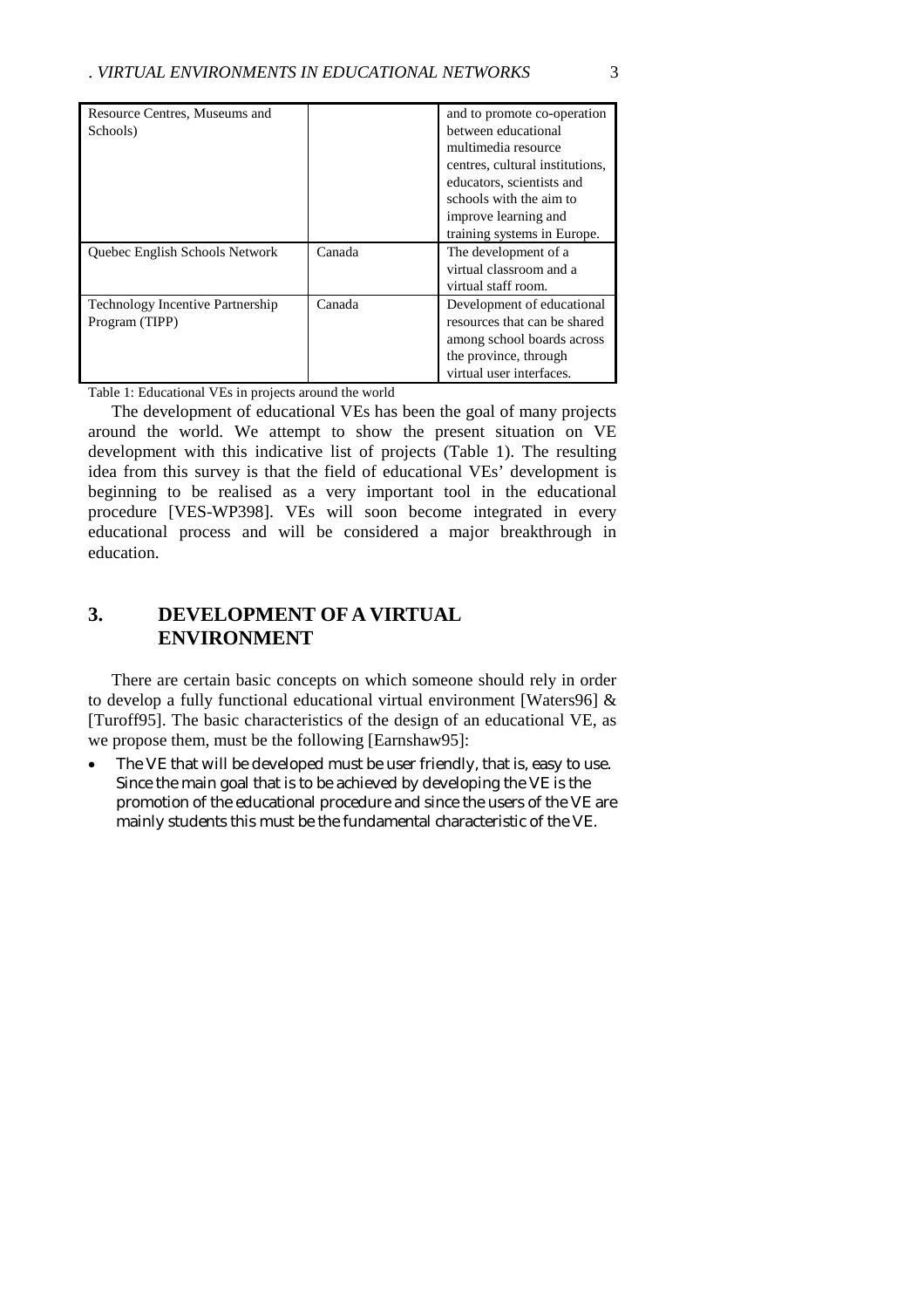- The VE should be simple and comprehensible in its concept [Stuart96] & [Weishar98]. It must be able to give the user the ability to navigate easily inside it. This can be achieved by developing the VE in such a manner that it simulates environments that the user is used to, such as every day environments. The user must be presented with the capabilities of the basic and advanced network services but this presentation must give him the illusion that he has used them before even though he hasn't. For example the basic network service of sending e-mail can be simulated in the virtual world by the use of an ordinary mailbox. The user will be given the ability to send e-mail by just clicking on a virtual mailbox in the VE instead of having to use a much more sophisticated mail client.
- The VE should be equipped with the ability to provide help at any moment that the user might find it useful. Sometimes even though the developer is aiming at simplifying the network services provided as much as possible, the user might come to a situation where he will not know how to proceed or how to use certain object in the VE. In such a case the VE should be able to guide the user through the problem. There are several scenarios that can be selected for providing help. One is the provision of help whenever a user right-clicks on an object in the VE. Another is the constant provision of help in a separate browser frame. The second even though may seem elementary is much more efficient since it does not demand any action by the user in order to provide help.



Figure 1. The proposed tree-like structure for the architecture of the virtual environment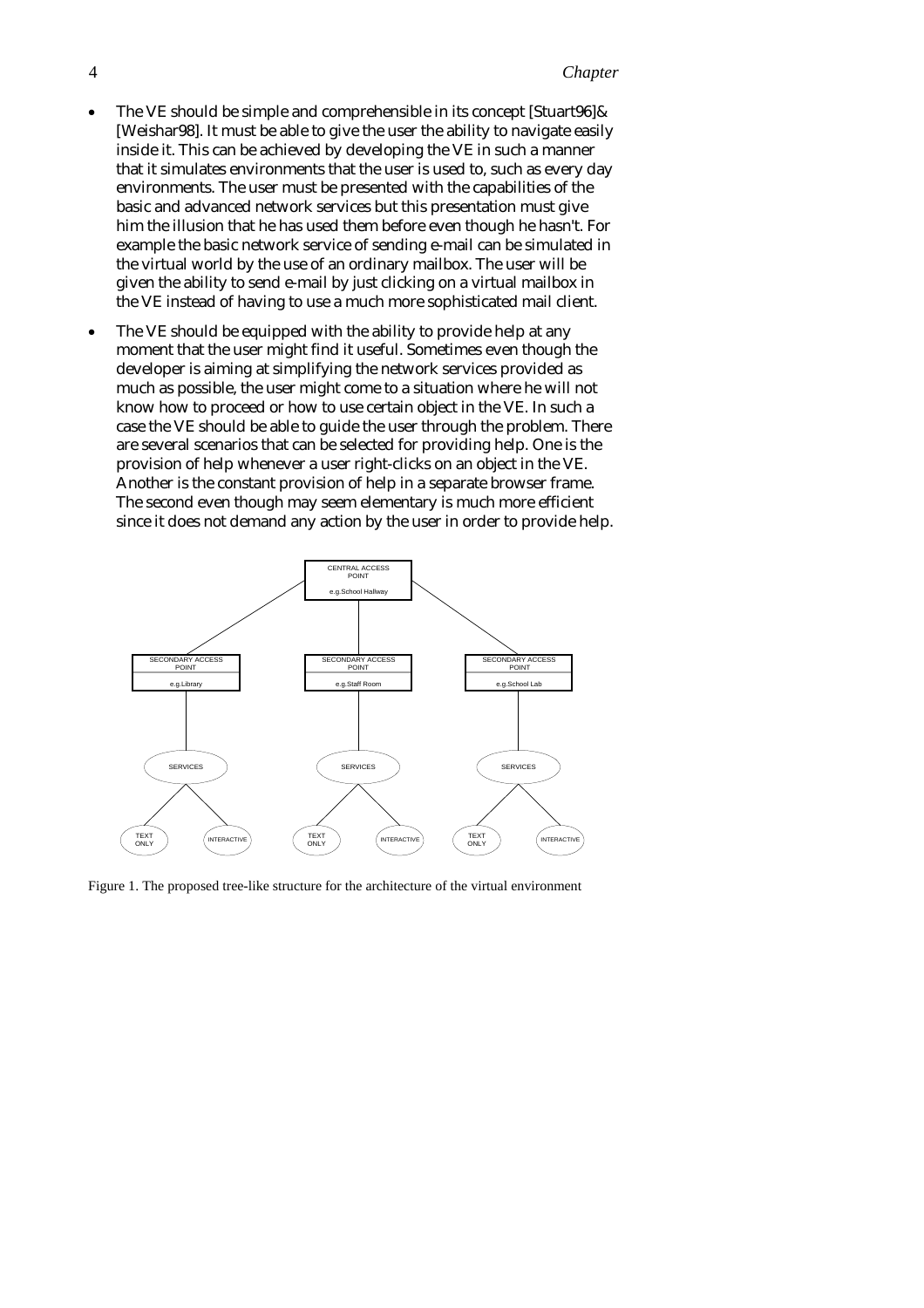• Our proposal for the architecture of the virtual environment is to follow a tree-like structure, where the first two levels will be handled by the virtual user interface and the other two will be handled by a combination of the services embedded in the user interface and some auxiliary browser frames. This architecture is apparent in Figure 1.

## **4. DESIGNING THE USER INTERFACE**

### **4.1 Browser layout**

The educational VE that we propose, and that will be able to provide basic and advanced network services to inexperienced users such as students, will consist of three unequal frames into which the browser window will be divided. The VE will be shown in Frame 1. In Frame 2 we will provide constant help to the user and Frame 3 will be used to interact with the user (see Figure 2). Through Frame 3 the user will be able to pass information that will be required at some point from the VE and see the results of his actions.



Figure 2. An instance of the central room of the school in the virtual user interface, with Frame 1 on the right, Frame 2 on the top left and Frame 3 on the bottom left of the browser window [VRT for Windows98].

After the VE has been loaded the user will find himself in front of a big building that will be the virtual school. At this point the user can navigate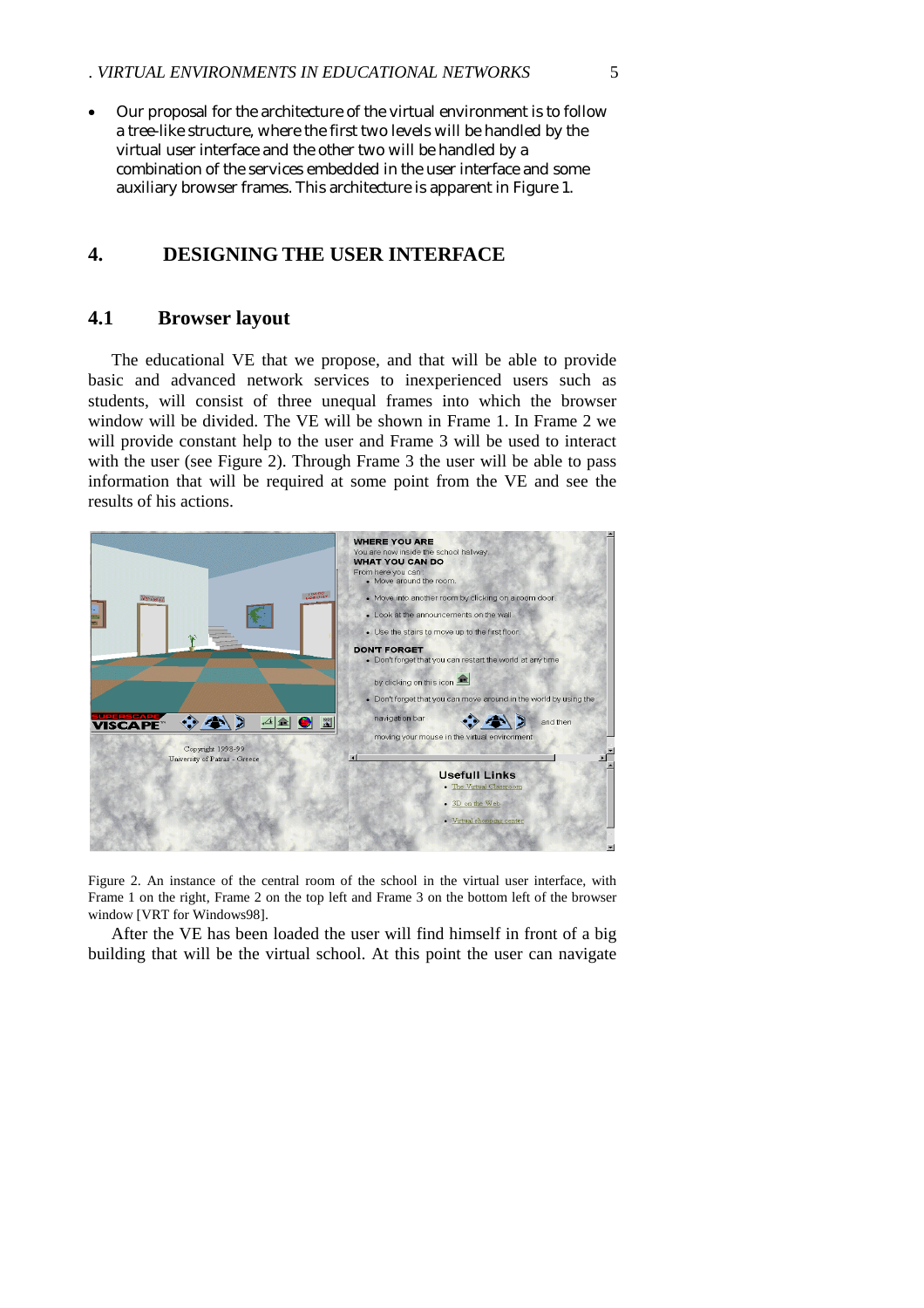around the school but he will not be offered any significant services. The user must make his way to the school door and enter in order to take advantage of the full potentials of the VE.

 As soon as the user passes through the main school door he will find himself in the central room of the school (Figure 2) which resembles the school hallway. Around the room the user can see other doors that lead to other rooms. These are the staff room, students' room, library, computer laboratory and other rooms where specific lessons are supposed to be taught, such as Geography and History. The user at this point may select a door and enter into the room that he decides. The main room of the VE provides the certainty that the user is presented with all the abilities of the VE at once and he can choose at his convenience.

### **4.2 The Teacher Room**

This room will address the user's need to access information concerning the school's teachers. Through symbolic assimilations, the user will be able to access a teacher's personal web page, if any, personal information about teachers and the lesson that they are teaching as well as perform trivial searching activities among the teaching staff. The user can also find out the lesson timetable of the school and exchange offline messages with the teachers.

As the user enters this room he will find himself in front of a set of cabinets through which the subdivision of the school's directory service containing the teachers' entities will be provided. The searching procedure to be followed is: select the cabinet which holds the first letter (from A to Z) of the surname of the teacher to be found, click on the appropriate teacher's name from the ones beginning with the specific letter, which appear as hyperlinks in Frame 3 and then receive information on the teacher and the lessons that he teaches, on Frame 3 again. This information will be available in the form of a card (like a library card) which will consist of a photograph, information and several functionalities such as a button on which the user can click and send e-mail to the teacher, by using Frame 3 again. At any moment the user will be able to return to the VE and recommence his trip.

The teacher room will also be equipped with a desk that will have an interactive book, containing the school timetable, and a computer on it. The computer will provide an alternative means for accessing the teachers' division of the directory service as if one was using a normal web based search. The user will be asked to input the information and receive the results of the search in Frame 3. A bulletin board in the teachers' room will contain any recent announcements concerning the school, for the user to read.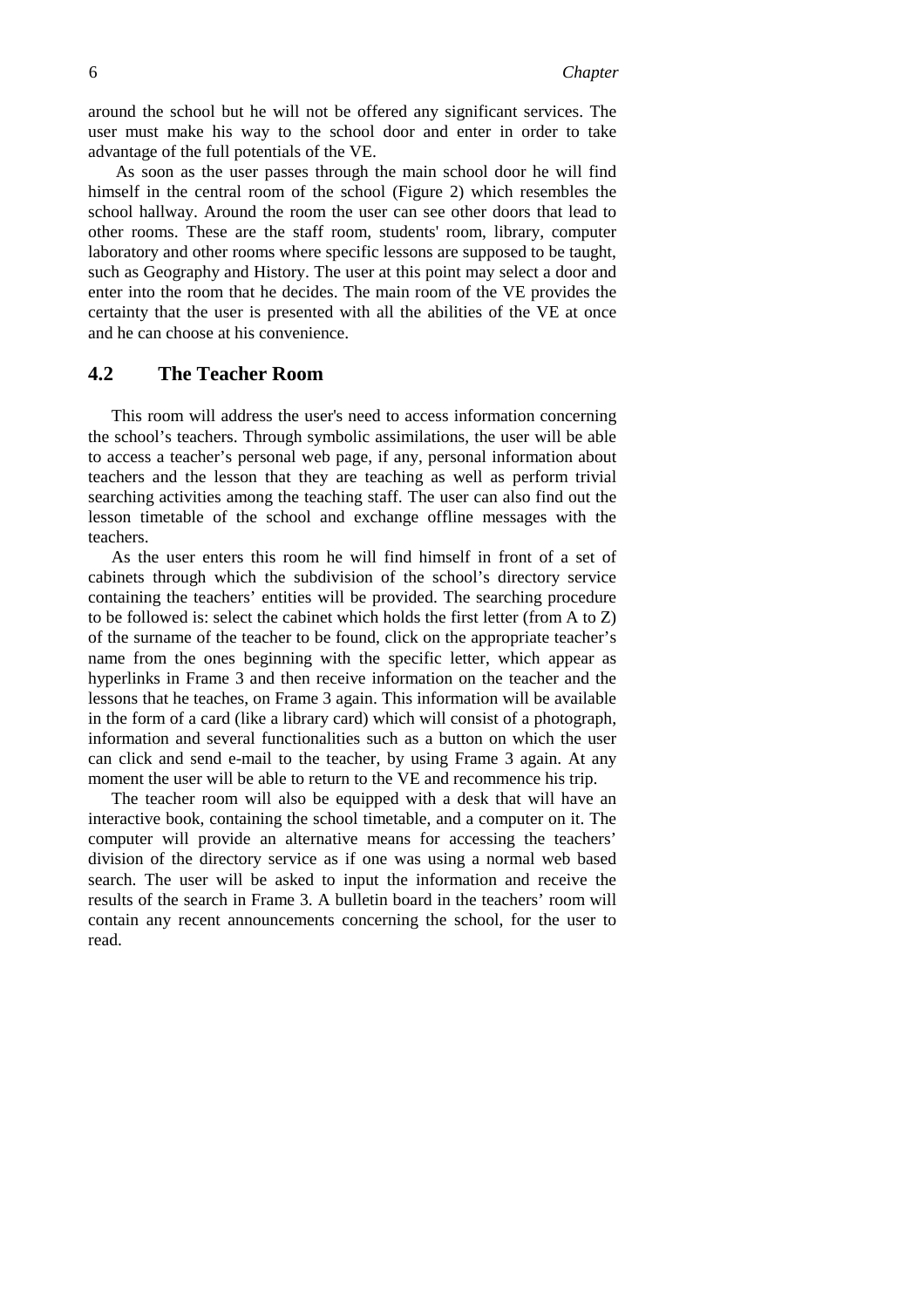#### **4.3 Student Room**

The student room will be very similar to the teacher room with some extra features. The user will be able to find a student of the school as described in the teacher room section, using the same two alternative approaches. The bulletin board will be enriched with announcements on student activities such as a school newspaper or maybe some sport activities.

#### **4.4 Library Room**

The library room will simulate the environment of a real library (Figure 3). When the user enters he will find himself in front of libraries full of books. Above every section of the library the user will be able to see a sign that will indicate the category of the books that are below. When the user chooses a category he will be able to move towards the specific section of the library and look at the subsections of the specific category written on the selves. By clicking on a subsection the user will be able to see in Frame 3, information on all the books available in the school library that concern the specific subsection.



Figure 3. Instance of a specific room's user interface: The Library Room

The library room will also have a bulletin board where the user will be able to get information on the library working hours and where he can send e-mail to contact the librarian.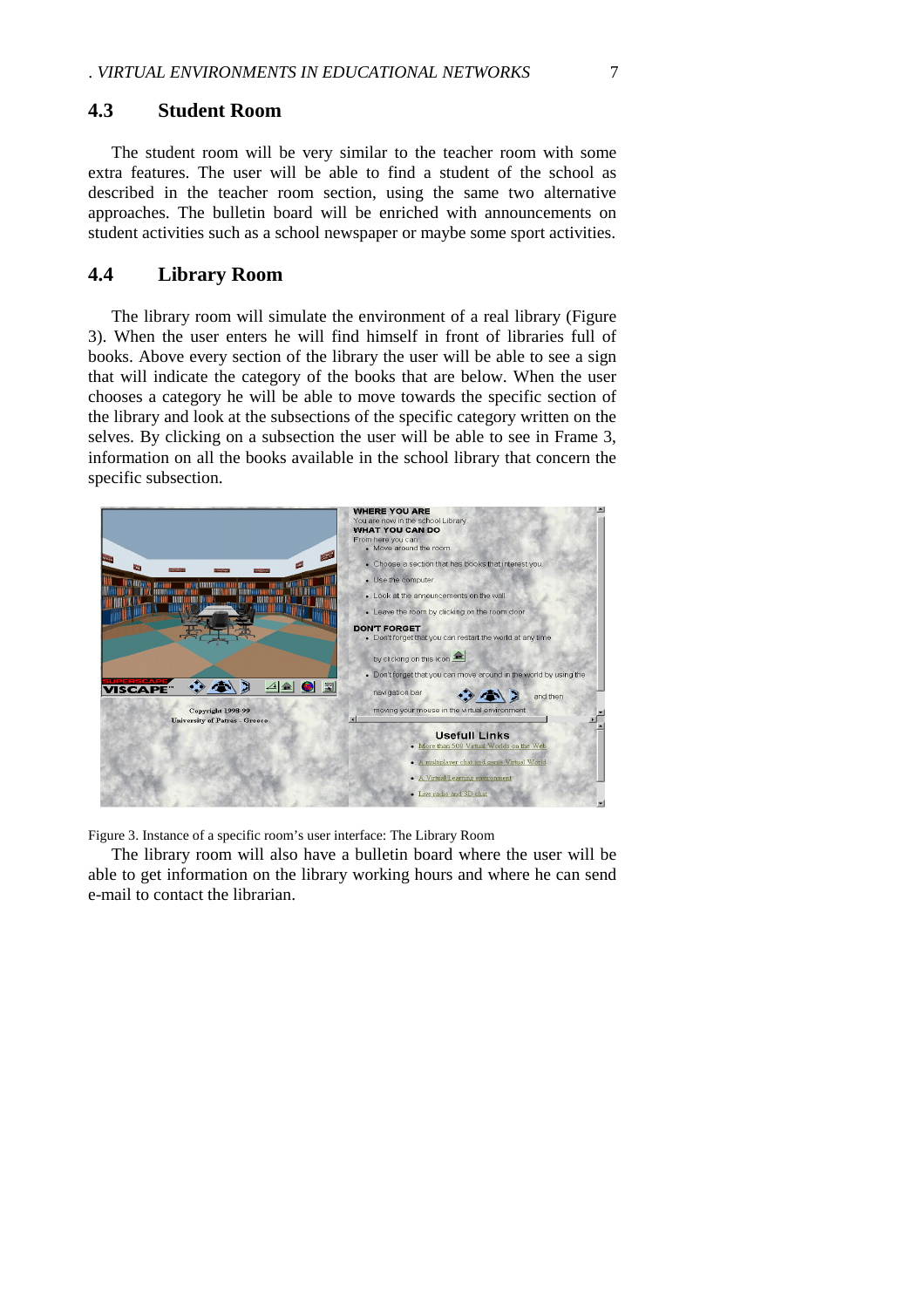### **4.5 Laboratory Room**

The lab room will be a simulation of the school lab. The user will be able to see desks with all of the school's equipment on them such as computers, faxes e.t.c. By clicking on every piece of equipment the user will receive information on its configuration, its last use and, in some cases, use it by sending faxes and messages to the other users of the computers in the school lab, through Frame 3.

#### **4.6 Specific Lesson Rooms**

The specific lesson rooms will be dedicated to giving information about specific lessons that are taught at the school. These rooms will be divided into three sections:

- The library section that will be a subsection of the whole library and the user will be able to choose titles that concern only the specific lesson. The library will be the same as the one described in the library room section, only smaller.
- The computer section. This section will consist of a desk where the user will be able to use a computer to make queries concerning books on a specific lesson (depending on the room that he is in). There will also exist an information book, by clicking on which, the user will be able to receive other available on the Internet resources concerning the specific lesson, accessed by hyperlinks in Frame 3.
- The specific lesson section in form of a bulletin board, where the user will be able to see all the information concerning the specific lesson at the school. This information may be the timetable of the lessons, the teachers that teach the specific lesson and the subjects that the specific lesson covers.

The walls of the specific lesson rooms will be decorated with relevant pictures. For example the in the Geography room the user will be able to see maps, by clicking on which, he will be able to see the books that are available in the library about a specific geographical region.

## **5. CONCLUSIONS-FUTURE WORK**

The basic concluding remark after designing and implementing the VE is its potentials are almost unlimited. Future work is suggested on the subjects of linking databases and making them co-operate with the virtual environment [Bouras98] as well as creating educational Distributed Virtual Environments (DVEs) [Snowdon]. Both of the above will raise the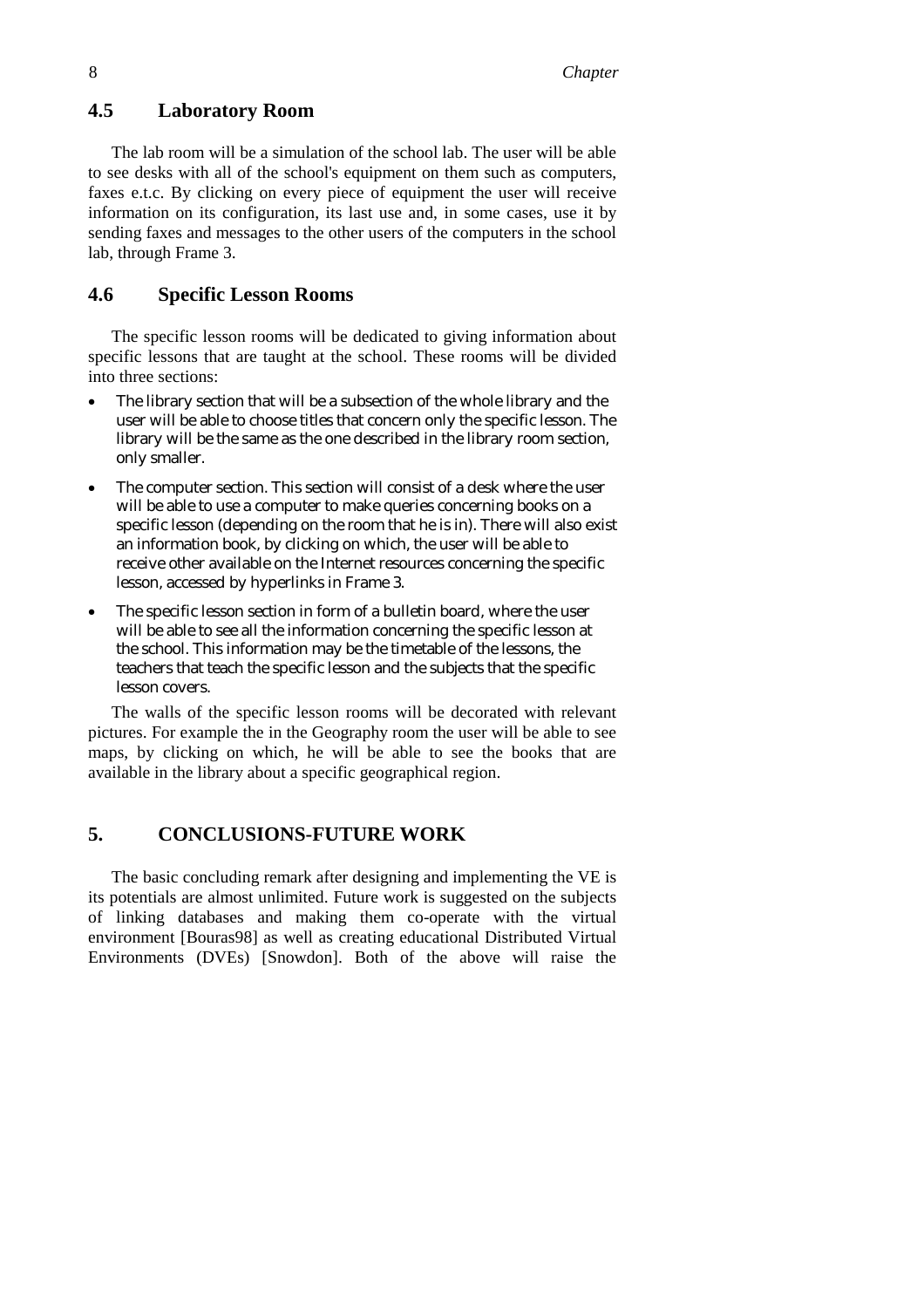functionalities of such environments to such a level that many established current technologies will become obsolete and be replaced [Schneiderman97].

It is important to mention that a VE, which integrates all the network services that are mentioned above, requires constant update and maintenance. The procedure of integrating all these services will surely be lengthy but the result will be a major breakthrough in the educational procedure.

The VE will help the educational community come much closer and will of course promote the exchange of ideas between different cultures. It can provide the forum for meetings and all types of communication.

### **REFERENCES**

- [Bouras98] C. Bouras, D. Fotakis, A. Philopoulos, A Distributed Virtual Learning Centre in Cyberspace, Paper accepted by the 4<sup>th</sup> International Conference on Virtual Systems and Multimedia, VSMM98, Gifu-Japan, 18-20 November 1998.
- [Earnshaw95] R. Earnshaw, J. Vince, Computer Graphics : Developments in Virtual Environments, Academic Pr, June 1995.
- [Schneiderman97] B. Schneiderman, Designing the User Interface : Strategies for Effective Human-Computer Interaction, Addison-Wesley Pub Co, July 1997.

[Snowdon] D. Snowdon, C. Greenhalgh, S. Benford, A. Bullock, C. Brown, A Review of Distributed Architectures for Networked Virtual Reality, Department of Computer Science, University of Nottingham.

[Stuart96] R. Stuart, The Design of Virtual Environments (McGraw-Hill Series on Visual Technology), McGraw-Hill Text, February 1996.

- [Turoff95] M. Turoff, Designing a Virtual Classroom. Department of Computer and Information Science, New Jersey Institute of Technology, 1995.
- [VES98] VES The Virtual European School, ANNEX I Project Programme, January 1998.
- [VES-WP398] VES-WP3: D3.2 Technology Monitoring Report, August 1998.
- [VRT for Windows98] VRT for Windows User Guide, Superscape VR plc, 1998.

[Waters96] R. Waters, D. Anderson, J. Barrus, Diamond Park and Spline: A Social Virtual Reality System with 3D Animation, Spoken Interaction and Runtime Modifiability, Mitsubishi Electric Research Laboratory, 1996.

 [Weishar98] P. Weishar, Digital Space : Designing Virtual Environments, Computing McGraw-Hill, May 1998.

### **Dr. Christos J. Bouras**

#### *Assistant Professor, Computer Science and Engineering Department of Patras University (Greece)*

Christos Bouras obtained his Diploma and PhD from the Computer Science and Engineering Department of Patras University (Greece). He is currently an Assistant Professor at the Computer Science and Engineering Department of Patras University (Greece) and head of Research Unit 6 at the Computer Technology Institute (CTI), Patras, Greece. He is a researcher